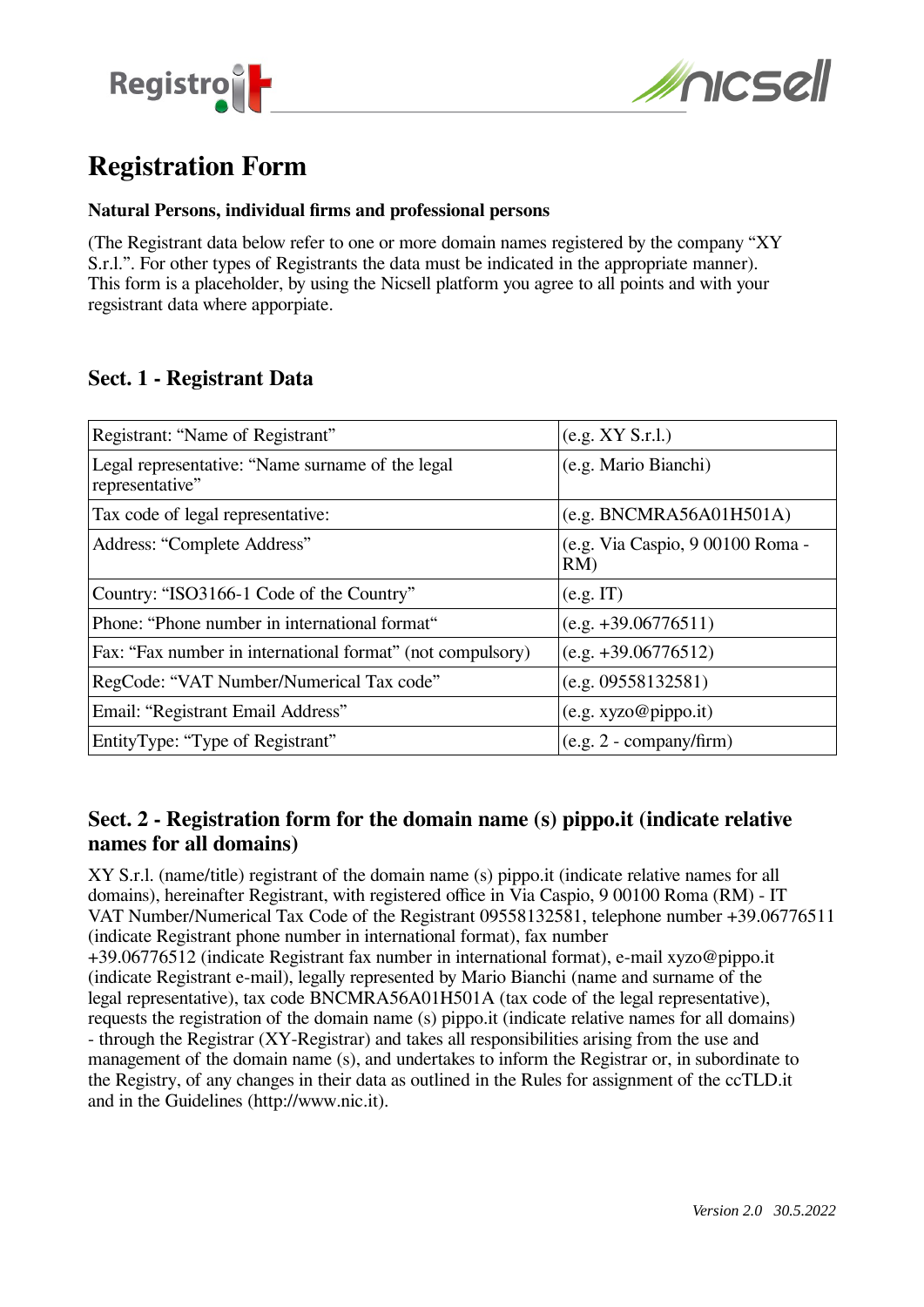



## **Sect. 3 - Declarations and assumptions of responsibility**

The Registrant of the domain name (s) in question, declares under their own responsibility that they are:

a) in possession of the citizenship or resident in a country of the European Economic Area (EEA), the Vatican City State, the Republic of San Marino, the Swiss Confederation or the United Kingdom;

b) aware and accept that the registration and management of the domain name (s) is/are subject to the "Rules of assignment and management of domain names in ccTLD. It" and "Regulations for the resolution of disputes in the ccTLD.it" and their subsequent amendments;

c) entitled to the use and/or legal availability of the domain name (s) applied for, and that they do not prejudice, with the request for registration, the rights of others; d) aware that for the inclusion of personal data in the Database of assigned domain names, and their possible dissemination and accessibility via the Internet, consent must be given explicitly by ticking the appropriate boxes in the information below. See "The policy of the .it Registry in the Whois Database" on the website of the Registry [\(http://www.nic.it](http://www.nic.it/));

e) to ensure that the personal and contact data entered in the Assigned Names Database are true and correspond unequivocally to the party assigned the domain name;

f) aware and agree that in the case of erroneous or false declarations in this request and/or in the personal data of the Registrant, the Registry shall immediately revoke the domain name (s), or proceed with other legal actions. In such case the revocation shall not in any way give rise to claims against the Registry;

 g) release the Registry from any responsibility resulting from the assignment and use of the domain name (s) by the subject that has made the request;

h) accept Italian jurisdiction and laws of the Italian State Ordinance



☑ YES accept ☐ NO do not accept

### **Sect. 4 - Information for the registration of the domain name (s)**

Information pursuant to Regulation (EU) 2016/679 of the European Parliament and of the Council of 27 April 2016 on the protection of natural persons with regard to the processing of personal data (hereinafter referred to as Regulation EU 2016/679) and Legislative Decree no.196 of June 30 2003, containing the "Code regarding the protection of personal data" integrated with the amendments from the Legislative Decree no. 101 of 10 August, 2018, containing "Provisions for the adaptation of the national legislation to the provisions of Regulation (EU) 2016/679 of the European Parliament and of the Council of 27 April 2016, on the protection of natural persons with regard to the processing of personal data, as well as to the free movement of such data and repealing Directive 95/46/EC (General Regulation on data protection)".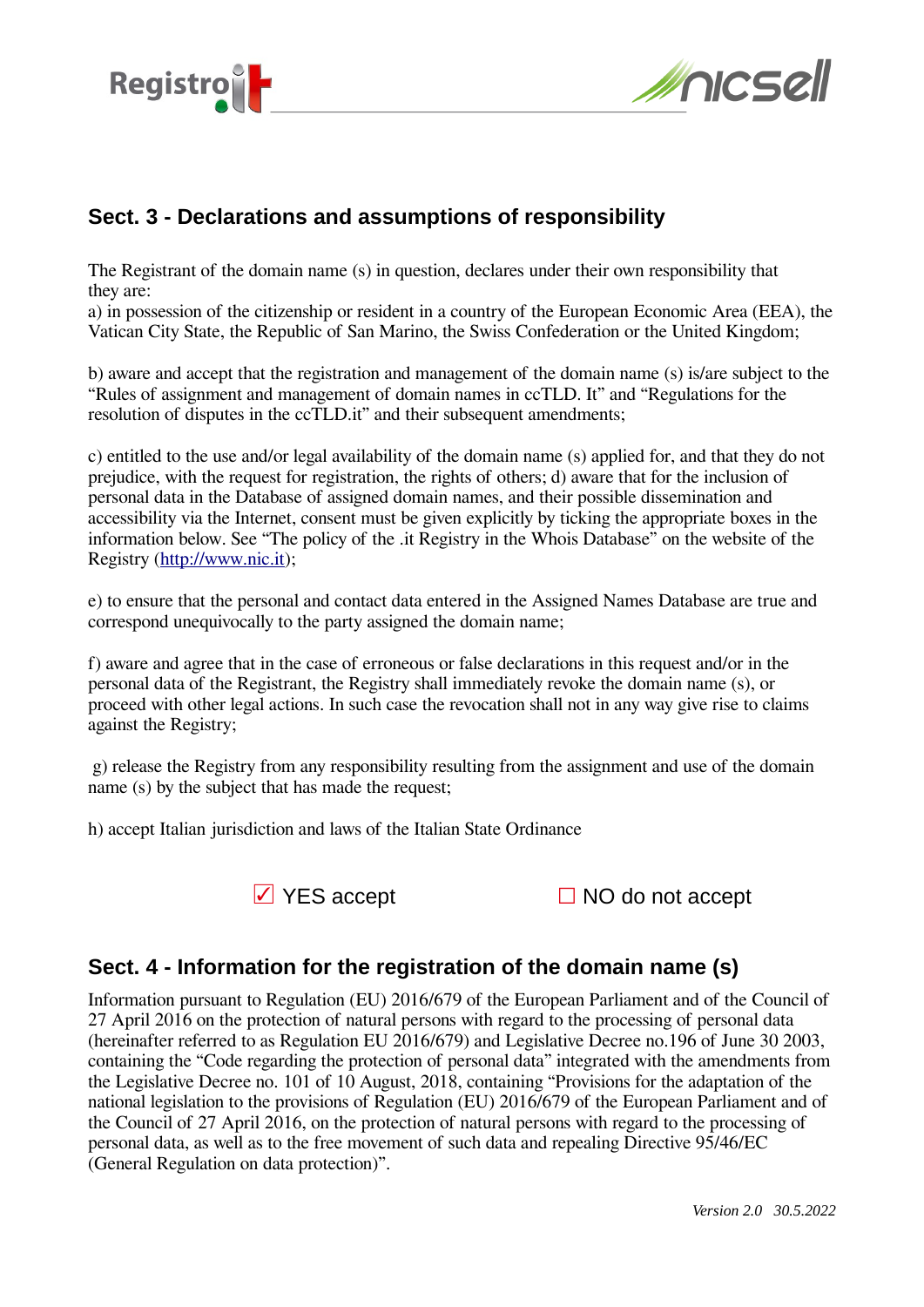



To carry out activities to which the present information refers:

a) the Data Controller is the Consiglio Nazionale delle Ricerche (CNR – National Research Council of Italy), piazzale Aldo Moro 7, 00185, Rome. The contact point of the data controller for the exercise of the rights and to know how the data are processed is the Director of the Institute of Informatics and Telematics of the CNR, direttore@iit.cnr.it);

b) the Data Processor is the Registrar who from time to time manages contractual relations with the Registrant; the identification details are contained in the contract in force between the said Registrar and the Registrant, and therefore known by the party concerned. A list of data processors is available on the website of the Registry (http://www.nic.it). The Registrar remains the data controller with regard to direct contractual relations with the Registrant, not included in this information notice;

c) the Data Protection Officer - DPO - for the Registro.it - IIT-CNR, is: [rdp@cnr.it](mailto:rdp@cnr.it);

d) the Data Protection Officer - DPO - for the Registrar is: info@nicsell.com;

e) the mandatory information is that information which is essential for the performance of the requested service and constitutes the personal data of the Registrant

The Registrant's personal data are collected by the Registrar who from time to time manages contractual relations with the Registrant using this form, for the purposes of registering and managing the domain name (s) in the Data Base of Assigned Names at the Institute of Informatics and Telematics of the CNR, Registro .it.

Furthermore, the information must contain the following additional requirements:

a) Collection purpose. The Registrant's personal data are collected by the Registrar for the purpose of registering and managing the domain name (s) in the data base of domain names assigned at the Institute of Informatics and Telematics of the CNR, Registro .it. The information collected will be processed for administrative and accounting management, protection of rights, and other purposes related to the registration, management, dispute, transfer and cancellation of the domain name (s), as well as to comply with legal obligations, regulations or legislation.

b) Data collection and processing methods. The data treatment is carried out by our authorized personnel, using automated tools in compliance with current legislation and in accordance with the principles of correctness, lawfulness, transparency, and for the protection of your privacy and your rights, for the time strictly necessary to use the service. Our information system is structured to prevent data loss, illicit or incorrect use and unauthorized access.

c) Consequences in case of refusal. The collection of personal data supplied by you is necessary for the execution of the service offered. Failure or partial provision of the requested personal data makes the service non-deliverable. The Whois service does not allow the display of any data relating to the contacts of a domain name (registrant, admin and tech) if the domain name itself has been registered by a natural person, individual firm or professional person and consent to data publication has not been given (consentForPublishing field set to"0"). The consent to the diffusion and accessibility of personal data is not provided in those cases where data must be disclosed in order to comply with legal obligations. In Accordance with Art. 40, paragraph 2, letter B) of Legislative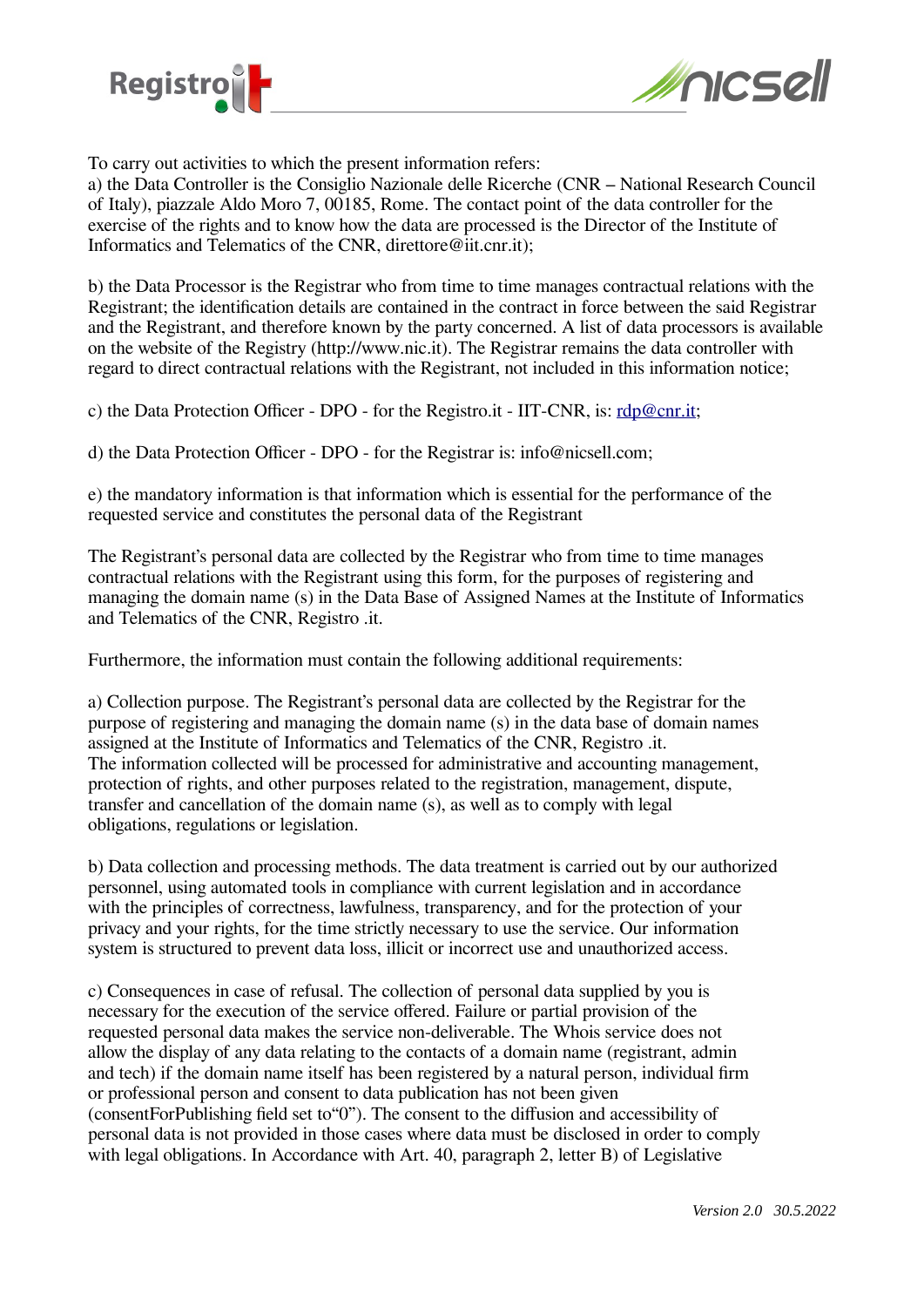



Decree no.201, of 6 December 2011, converted, with amendments, by Law of 22 December 2011, no. 214, legal persons, entities or associations no longer have the status of interested parties, and therefore these categories of subjects are no longer entitled to receive the information or any request for consent provided for by the EU Regulation 2016/679. Natural persons, whose data are processed in connection with the activities related to this contract, continue to have the right, even if provided for such purposes by subjects who no longer have the status of interested parties with application of the disclosure obligations and eventually consent by the mentioned subjects.

d) Subjects to whom data can be communicated. Your data will be communicated to the IITRegistro .it in order to carry out the contract and also the related administrative and accounting activities. The data communicated will be only those strictly necessary for the purpose of the requested service. The communication of such data is mandatory in order to be able to carry out the services offered to you.

e) Data communication. Your data may be disclosed to third parties for additional activities or those necessary for the purposes of carrying out the aforementioned activities referred to in point a). Your data may be communicated to the DRSPs (Dispute Resolution Service Providers) if requested to carry out the reassignment procedure. Under no circumstances will your data be used and disclosed to third parties for marketing activities or direct marketing. This data may be made available to the Judicial Authority and/or the Competent Authority if requested.

f) Diffusion of Data via Whois. Your data may be disclosed by Whois only with your prior and specific consent.

 g) Data transfer to third party countries outside the EU. To ensure the correct working and maximum security of the domain name registration service, the IIT - Registro .it has created a distributed anycast service. An anycast address is an IP address which can identify various hosts on the web. Specifically, we have applied the concept of anycast to the DNS service. The DNS service enables the resolution of the names in IP addresses and viceversa. The DNS anycast service of .it allows replicas (hosts with the same IP address) of one or more authoritative nameservers of .it in distinct geographical areas worldwide, with connectivity and reachability of different networks. This enables the .it DNS service to be more resilient to DoS/DDoS attacks and, at the same time, to significantly reduce service response times. For this reason, therefore, your data will be transferred to third party non-EU countries where there are Registro .it anycast nodes, on prior application of appropriate guarantees in accordance with articles 44, 45, 46 Reg. EU 2016/679. The locations in which there are currently Registro .it anycast nodes are: Toronto, Los Angeles, New York. The anycast service of IIT - Registro .it is in continual expansion. For transparency of information, we inform that the new anycast nodes that are activated will be indicated at the following url: https://www.nic.it/it/progetti/servizioanycast-del-registro-it.

h) Duration of storage of personal data. Your personal data will be stored by IIT - Registro .it not only for the time considered necessary for carrying out the requested service, for the management of administrative procedures, subsequent accounting activities and for the safeguarding of third parties rights but also as historical data of the CNR. The Registrar will store the documentation regarding the registration form for 10 (ten) years from the date of termination of the contract with the Registrant and any other data regarding maintenance and management of the domain name (s) for 5 (five) years from extinction of the contract with the Registrant.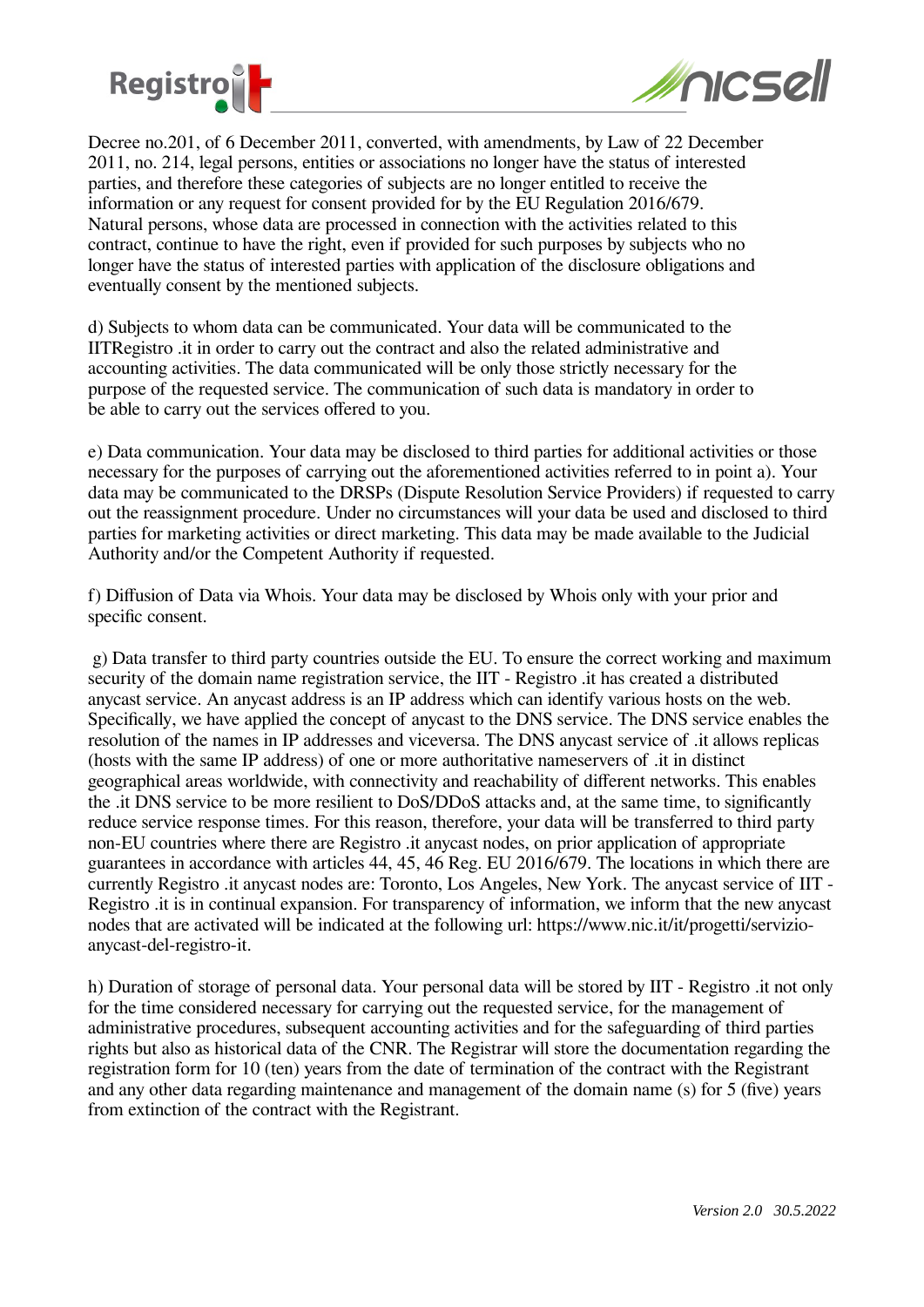



i) Rights of the Registrant and revocation of consent given:

• Right of access (Article 15 - EU Reg. 2016/679): the right of access gives the right to receive a copy of the personal data being processed.

• Right of rectification (Art. 16 - EU Reg. 2016/679): the Registrant has the right to request the rectification of inaccurate or incomplete personal data.

• Right to erasure (Art. 17 - EU Reg. 2016/679): if the grounds provided for by the rule are met, the Registrant may request the erasure of personal data.

• Right to data portability (art. 20 - Reg. UE 2016/679): The Registrant has the right to request at any time that their data be transferred from one Registrar to another through automated procedures.

• Where you believe that your data have been processed illegitimately, you have the right to contact the Supervisory Authority to register a complaint. •

At any time the Registrant may also revoke the consent given as specified in this information notice.

These rights may be exercised by request to the Registrar who manages the contractual relationship with the Registrant and, subordinately, to the Institute of Informatics and Telematics of CNR, Via Giuseppe Moruzzi, 1, I-56124 Pisa, Italy. The exercise of the rights towards the data controller and the DPO appointed by him remains unaffected.

The interested party declares to have viewed the information specified above. It should also be noted that in case of lack of acknowledgement it will not be possible to register, assign and manage the domain name (s).

 $\Box$  For acknowledgment

### **Sec. 5 - Consent to the processing of personal data for diffusion and accessibility via whois**

The interested party, after reading the above disclosure, gives consent to the diffusion and accessibility via Internet, as defined in the information above.

 $\Box$  YES accept  $\Box$  NO do not accept

#### **Sec. 6 – Date Accuracy**

The Registrant declares:

a) to be aware and accept that the Registrant is responsible for keeping personal information accurate, complete and up-to-date, both with the Registrar and with the Registro (through the Registrar);

b) to be aware and accept that the e-mail address communicated to the Registro (through the Registrar) must be operational and always up-to-date;

c) to be aware and accept that the email address communicated to the Registro (through the Registrar) represents a fundamental contact for communications from the Registro .it, the Registrars and the DRSPs (the bodies responsible for the alternative resolution of disputes relating to the reassignment of